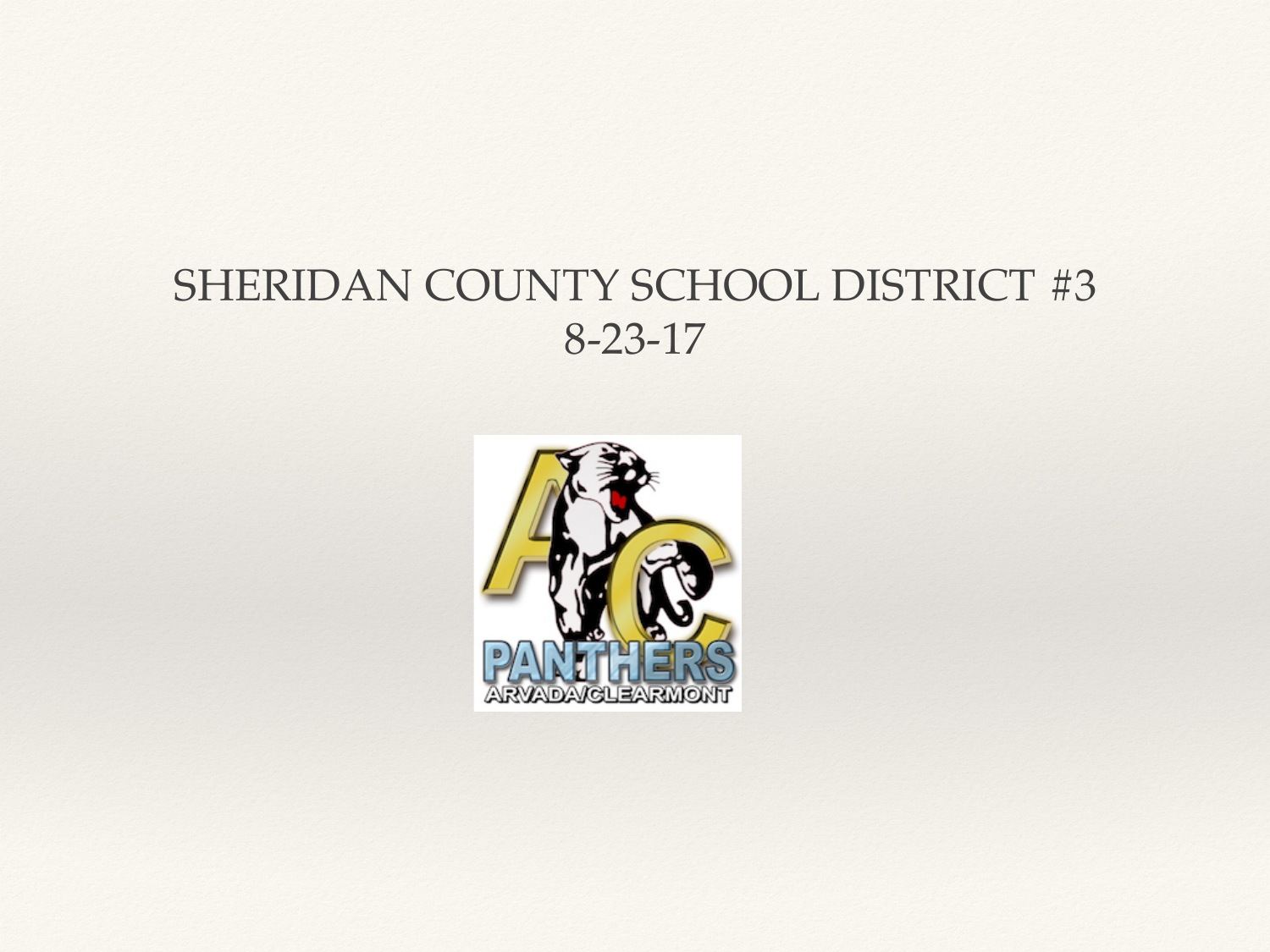### Our Goal:

Confidently predict student success on the high-stakes exams both WY-TOPP and ACT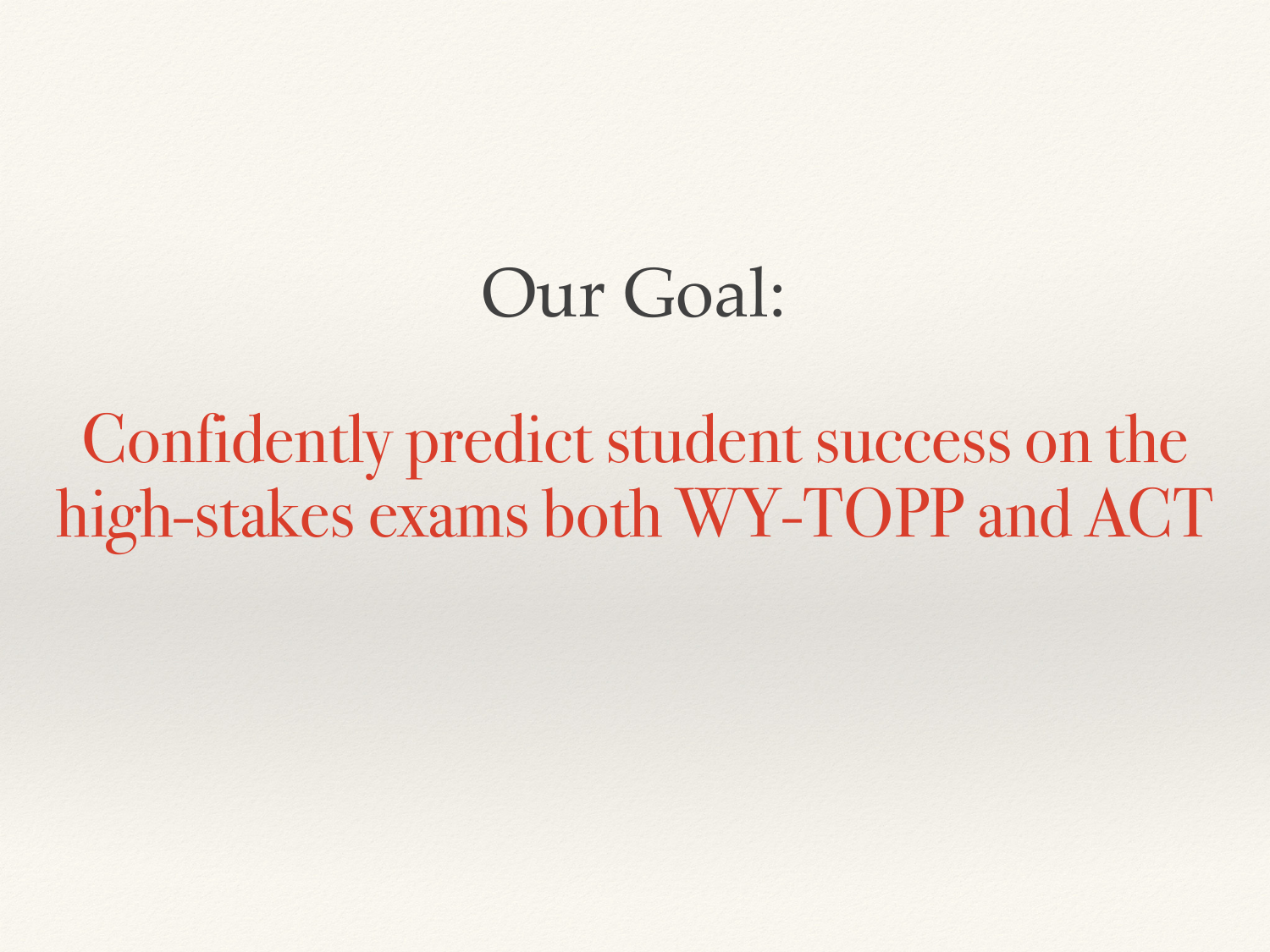# Byproducts

- ❖ Raise Student Achievement
- ❖ Confident, consistent curriculum from teacher to teacher and school to school
- ❖ Successful Accreditation Results
- ❖ Defined performance levels on each benchmark
- ❖ Eliminate non-standardized grading practices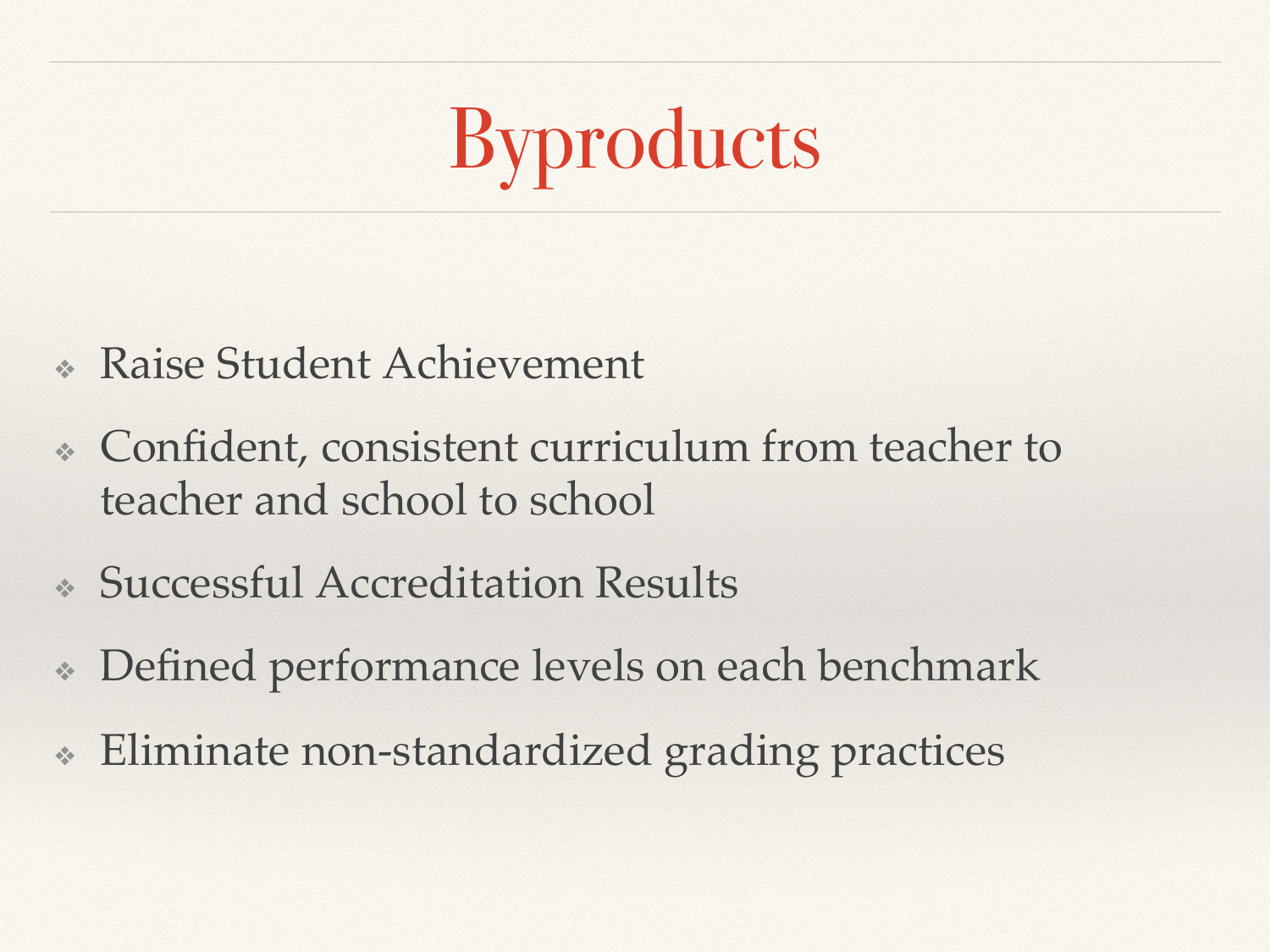#### 90  $\%$ 10  $\%$ High School Grades 90  $\%$ 10  $\%$ Middle School Grades 5 3  $\%$ 4 7  $\%$ ACT - 15-16 6 0  $\%$ 4 0  $\boxed{\%}$ ACT - 14-15 3 7  $\%$ 6 3  $\%$ ACT - 13-14 4 7  $\%$ 5 3  $\%$ PAWS 15-16 4 5  $\%$ 5 5  $\%$ PAWS 14-15 6 0  $\%$ 4 0  $\%$ PAWS 13-14 Proficient ( ) Not Proficient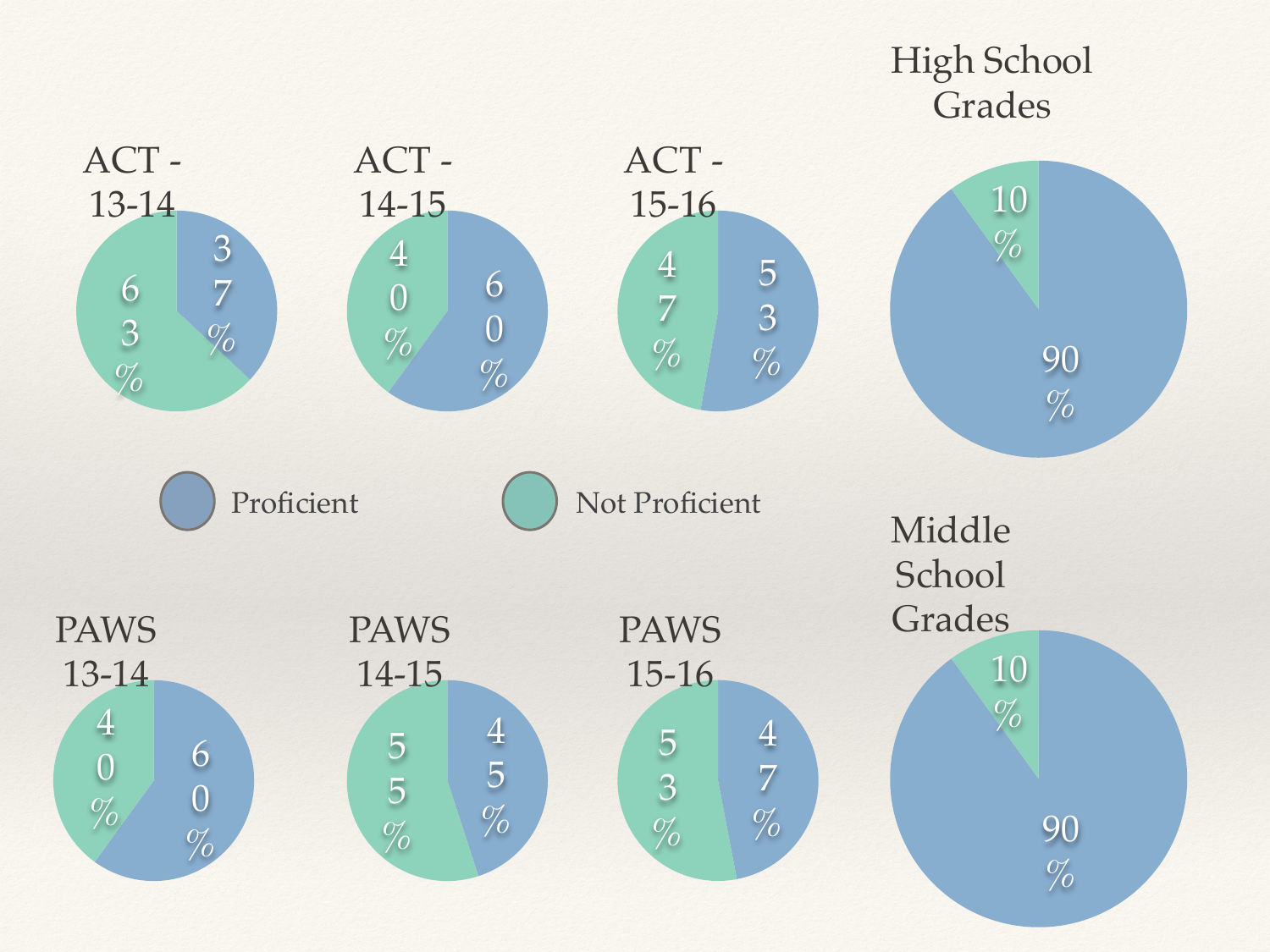We are not changing the way you teach, we are changing the way we record progress. Most importantly, we are trying to be both consistent and focus on gaining the right knowledge or skill.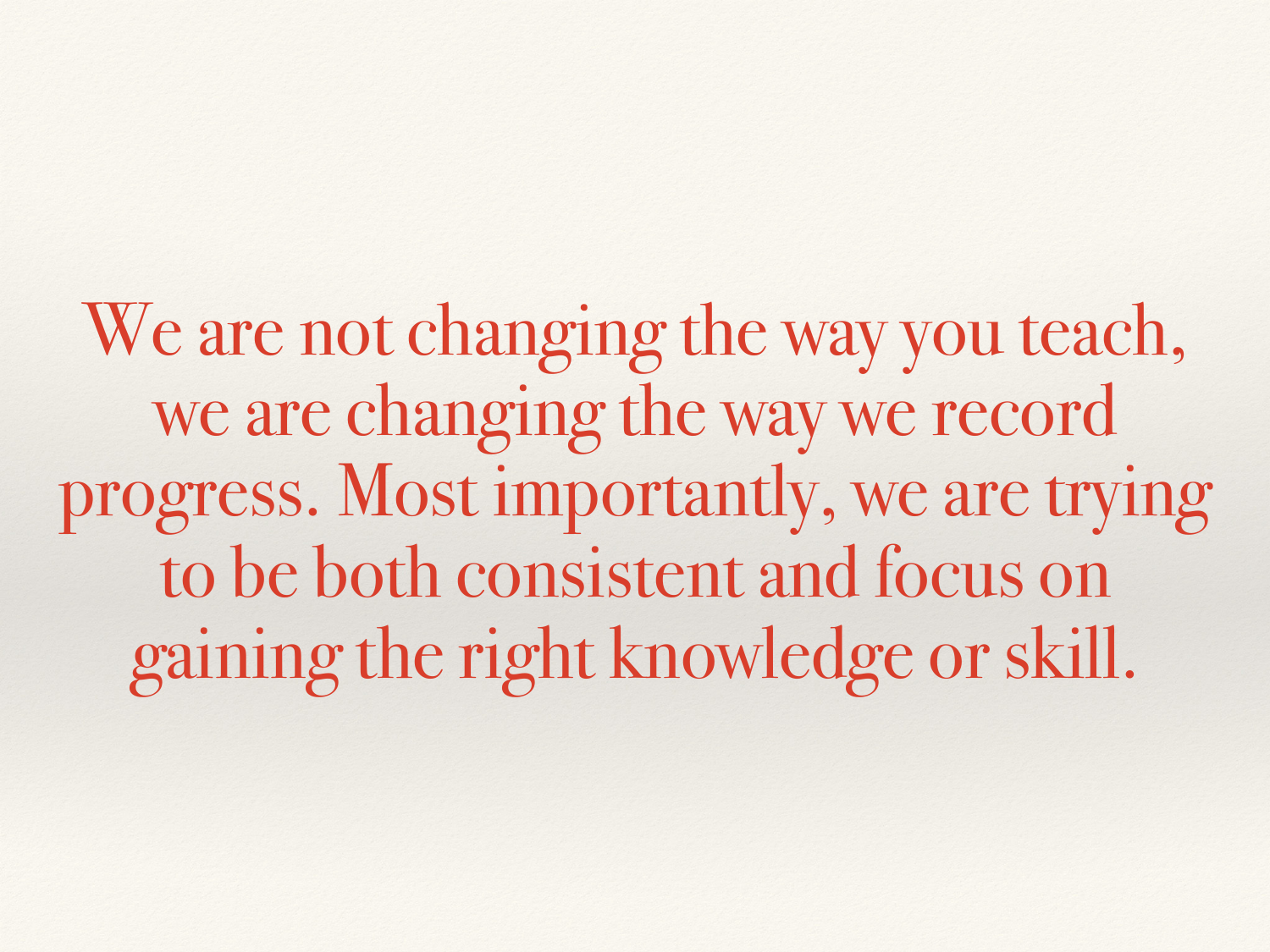### Traditional Grade Setup

#### Assessment 30%

#### Classwork 60%

#### Engagement/Work Ethics 10%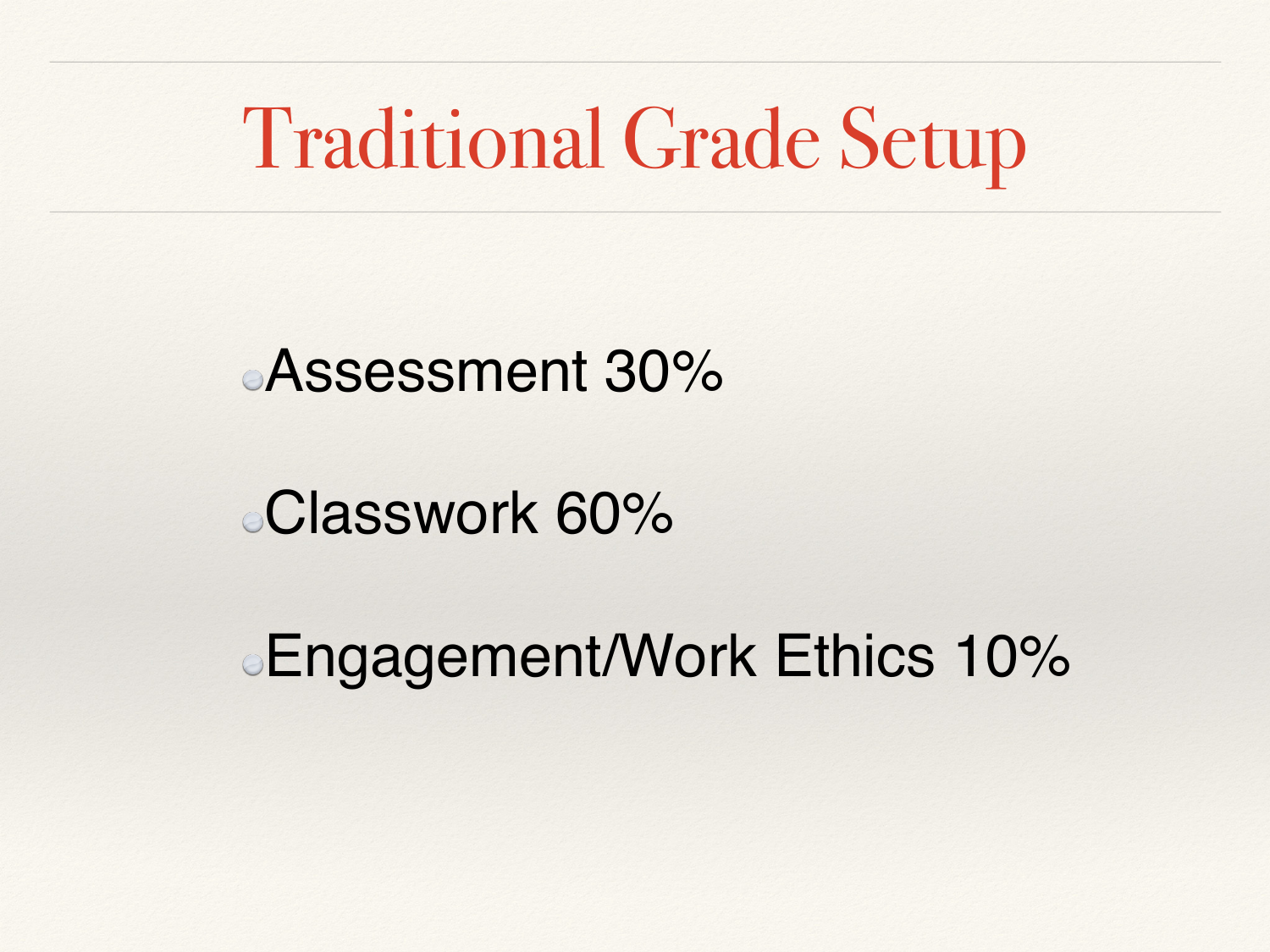### Assessments 30%

- ❖ Determines whether a student knows the topic
- ❖ Tied to a standard
- ❖ Formative (unobtrusive or obtrusive)
- ❖ More official
- ❖ 1-2-3 benchmarks vs 6 Use common sense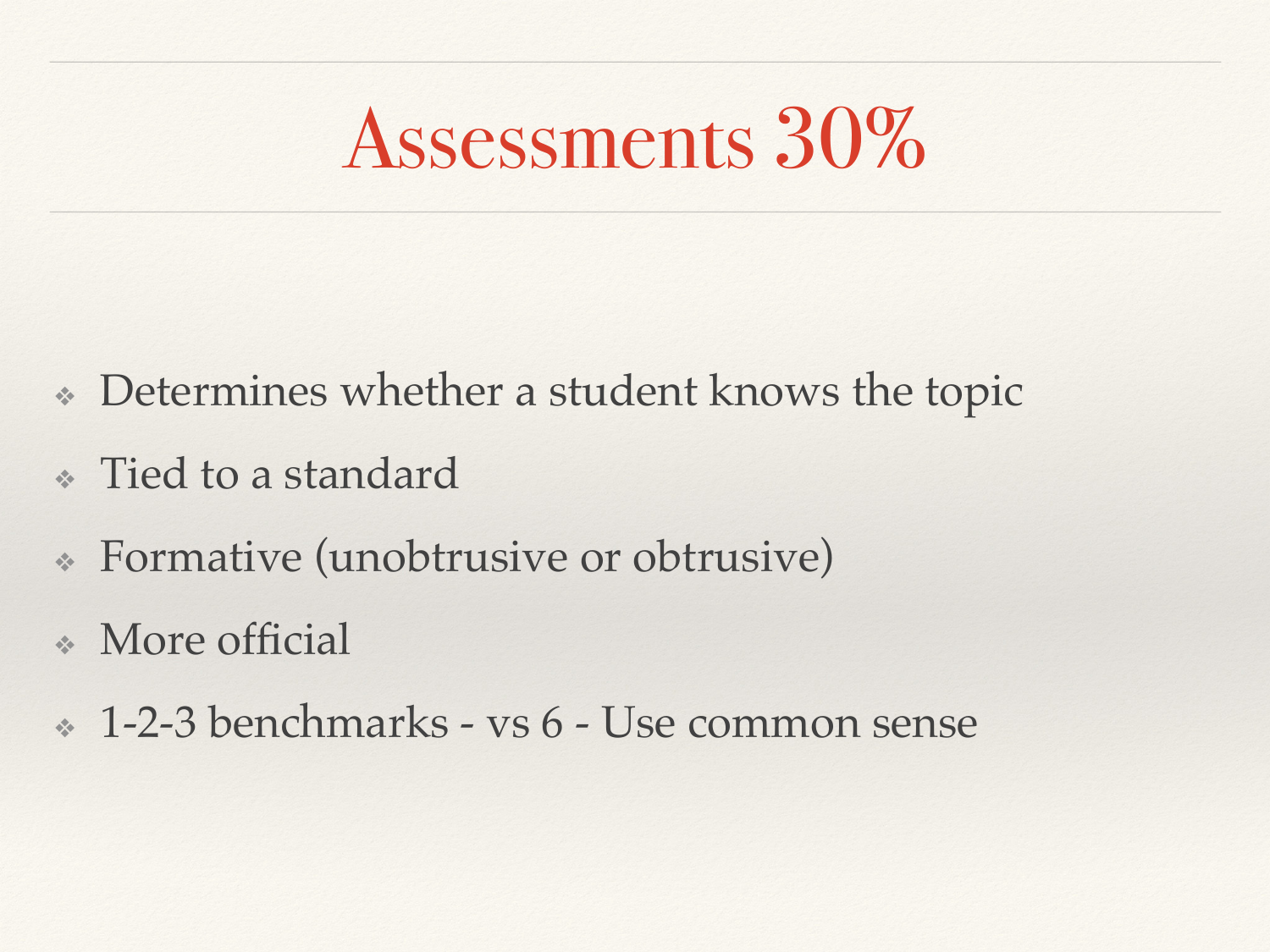## Classwork 60%

- ❖ Helps determine progress, not tied to standards, but reflect a standard progress
- ❖ Daily Quizzes
- ❖ Daily Worksheets
- **Homework**
- ❖ Practice
- Less official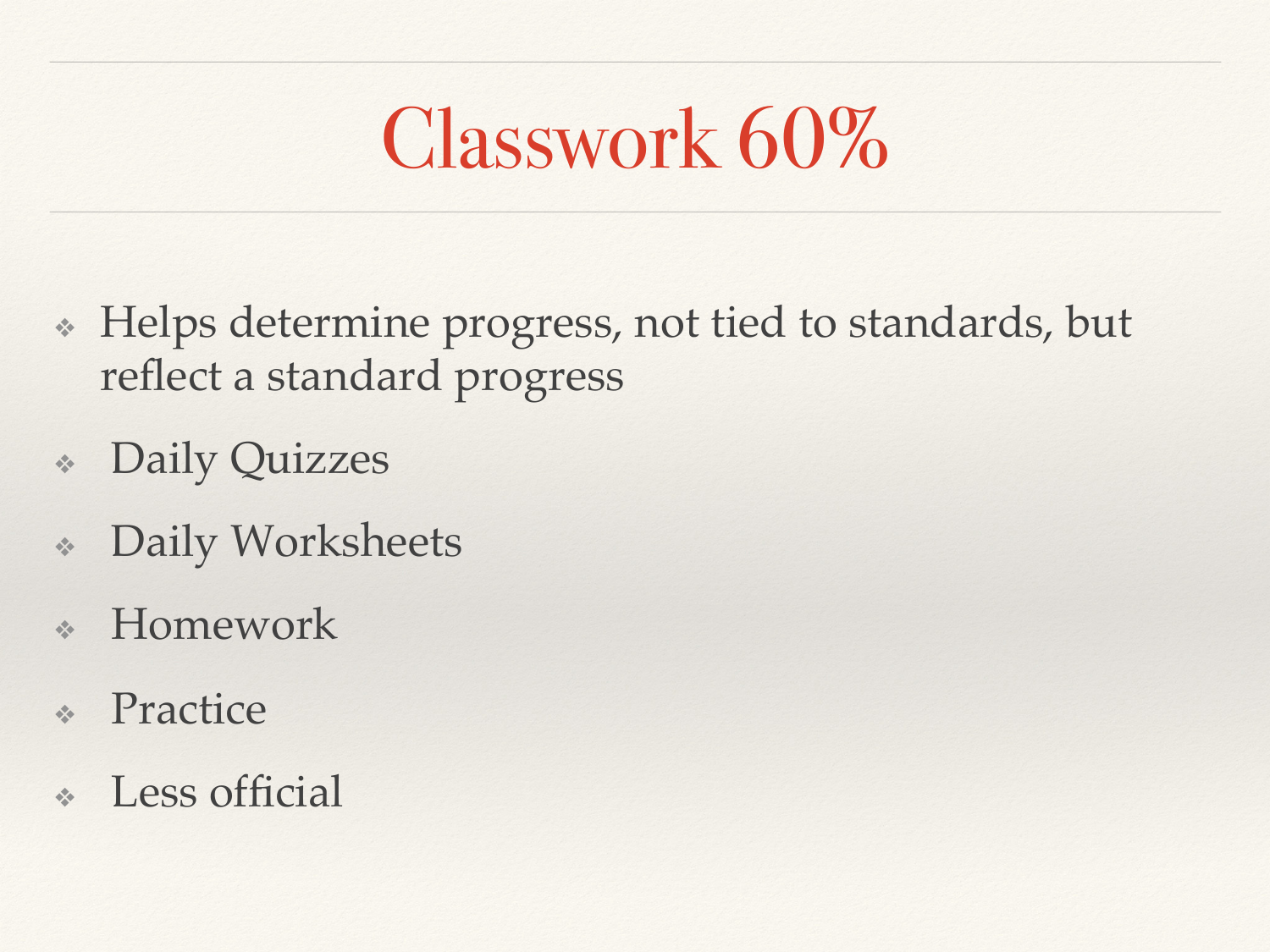# Engagement/Work Ethics 10%

- ❖ All can use this category
- ❖ Daily work
- ❖ Participation
- ❖ Checks Journal, Dressing out, Bringing my instrument, brought my tennis shoes
- ❖ Take a paper home to get signed
- ❖ Came to class
- ❖ Brought my pencil and notebook
- ❖ Preparedness